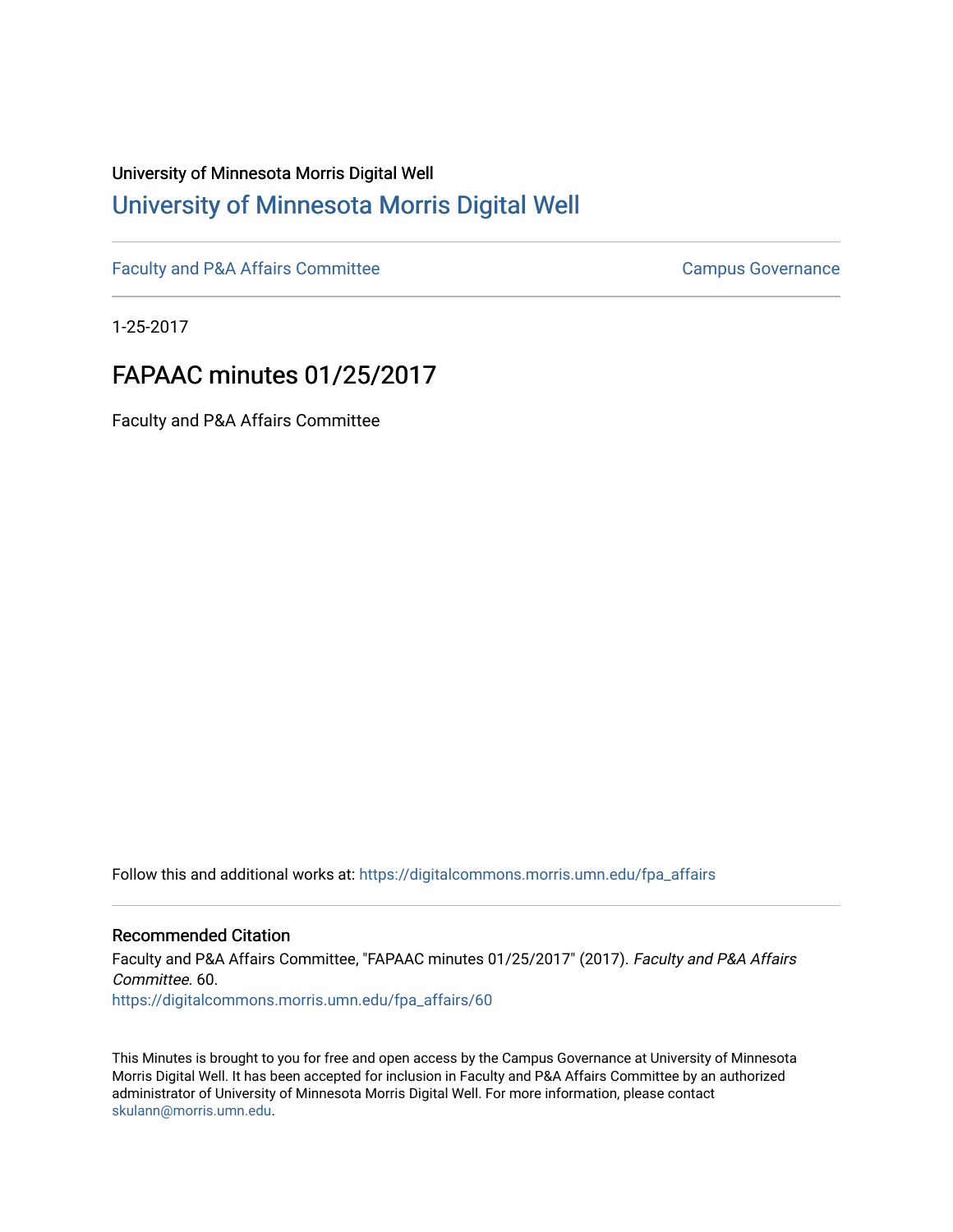Faculty P & A Affairs Committee Meeting Minutes Wednesday, January 25, 2017 Prairie Lounge, 9:00 – 10:00 a.m.

Present: Chlene Anderson, Julia Dabbs, Kiel Harell, Gordon McIntosh, Peh Ng, and David Ericksen. Kerri Barnstuble, Bibhudutta Panda, and Melissa Vangsness are absent.

Minutes from the 12/6/16 meeting were reviewed and approved.

Query from Faculty Development Committee on SRT presentation at Fall Professional Development Day:

In follow-up to the Student Ratings of Teaching (SRT) study released last year, and FACPAAC co-chairs visit to a Faculty Development Committee (FDC) meeting on September 30, 2016, FDC has scheduled Dr. David Langley, University of Minnesota Center for Education Innovation, to lead repeated sessions on April 26, 2017 from 11am to noon and noon to 1pm entitled, "Responding Constructively to Your SRT Results." The session will focus on using SRTs as a formative aspect of development. After consulting with Division offices, FDC determined that holding the session in April would assure that everyone had received their Fall SRTs prior to the session.

FDC suggested that if FACPAAC is interested in sponsoring a presentation to initiate a broader conversation on SRTS and their use in evaluation and promotion at Fall Professional Development Day, they would be willing to include it in the schedule. If David Langley were asked to facilitate, he would prefer doing this with a panel of faculty/administrators from UMM. Some FACPAAC members felt this would be good to do; others indicated that we would need to consult with the Dean and Division Chairs prior to potentially planning any session because Divisions have different 7-12 processes. One committee member mentioned that the use of SRTs for P&T evaluation purposes had already been discussed in his division. Julia Dabbs and Chlene Anderson will report the results of this discussion to Tracy Otten, FDC Chair.

It was noted that this topic feeds into the need for a Faculty Center for Teaching and Learning with a knowledgeable faculty member in charge; that person could help faculty members interpret SRTs.

Subcommittee reports:

**Salary Survey** – The subcommittee will start working on the forward. We need to anticipate zero salary increments as discussed in Chancellor Johnson's December 14 Community Meeting. It is imperative if we are to make progress in faculty salaries that we strongly discourage a zero percent increase or the 3-year influx of faculty salary funds will have been for naught. This committee does not endorse a zero percent increase. The Board of Regents may have already set an increase of 1-2% in general for faculty salaries. A salary letter comes out with an allocation, but units are allowed to determine the actually amount. The committee would like to revisit Chancellor Johnson's slide deck from the meeting to review the budget scenarios for salary plus fringe increases. Chlene Anderson will request the slides.